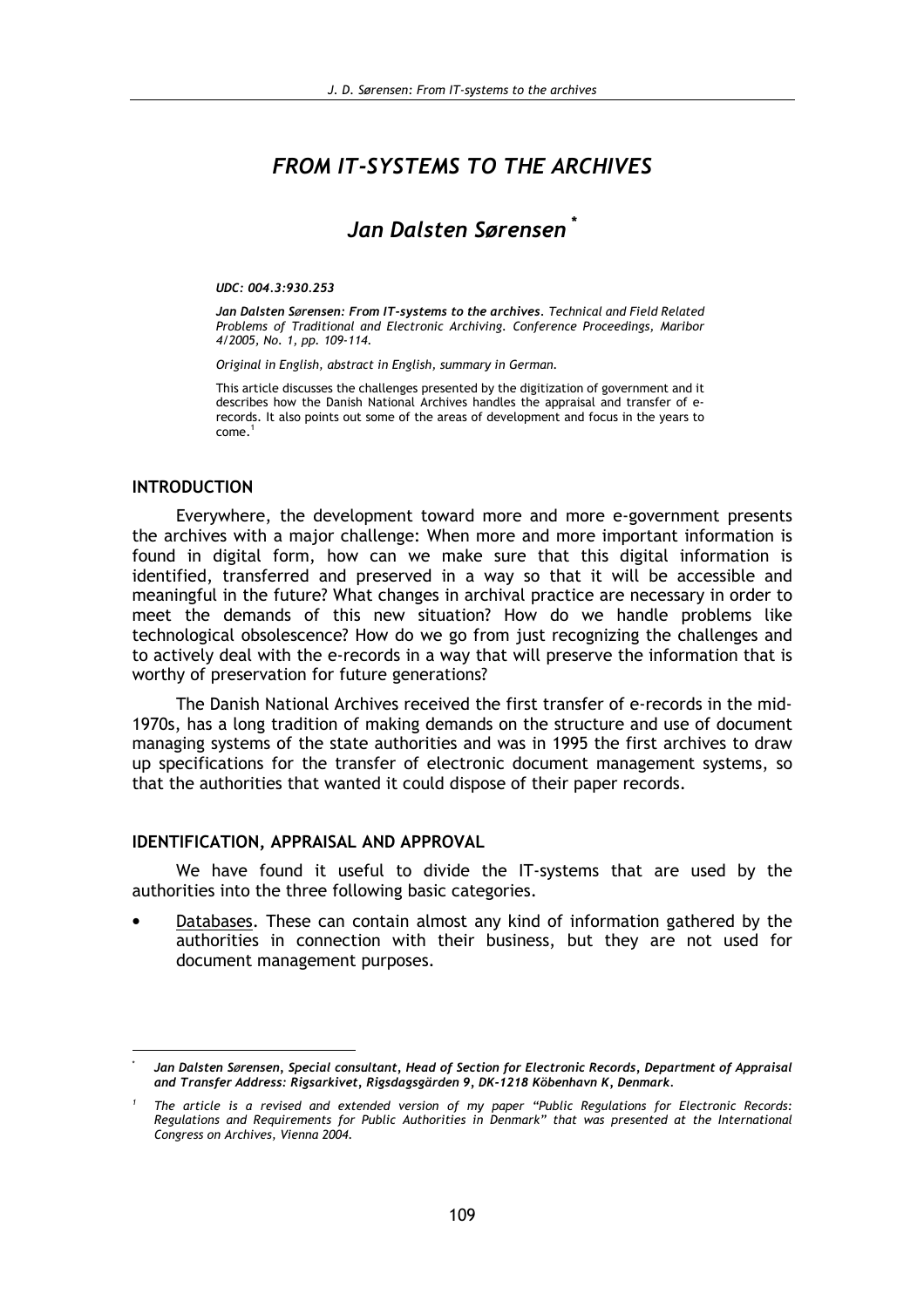- Traditional document management systems (DMS) that digitally store metadata about documents and case files but where the actual documents are physical paper documents and thus not part of the electronic system
- Electronic document management systems (EDMS) where both the documents themselves and the relevant metadata are stored digitally.

We define electronic records, or e-records, in the broadest possible sense, namely as digital information stored in a system of one of these above-mentioned categories. The underlying understanding of the Danish archival legislation is that "records" is to be understood as all the information that any authority gathers and stores in a structured way while performing its duties.

When it comes to paper records, we as archivists usually do not see them until they are 20 to 30 years old, or maybe even older. And that is fine. Obviously, it is necessary that the authorities have procedures that ensure that records are made and kept in an orderly manner, both logically and physically. But usually, we do not have to worry about the paper records as long as they are still in active use or the first 10 or 20 years after that.

With e-records, it is a different story. It would be a huge challenge to try to capture data from IT-systems that are 20 to 30 years old, migrate them to current standards and transfer them to the archives for long-term preservation. There is a huge risk of technological obsolescence, for instance in terms of obsolete formats or the loss of data due to the use of hardware that is no longer supported, or any number of other situations that might put the data at risk.

It is also necessary to take the European data protection directive into consideration. The provisions of the data protection directive - at least as implemented in Danish legislation - means that personal data cannot be stored in the systems of the authorities any longer than necessary. Often, this means that data must be deleted no later than 5 years after the last contact with the person in question. However, this information is often of historical importance, which is recognized by the Danish data protection act. The solution is that such information must be transferred to an archive before deletion. This compels the archives to receive early transfers of data - and in order to do that, we need to identify those records as early as possible. Therefore, when a Danish state authority takes a new system into use, it must notify the National Archives.

If the new system is a database without any document management functions, it is sufficient for the authority to notify the National Archives two weeks before the database is taken into use. The notification must be made using a special form and include information about the purpose of the system as well as a description of the data in the system, along with other information that is necessary for the appraisal process.

Databases are not subject to approval by the National Archives but the notification takes place so that the databases can be appraised as early as possible. Provided that the data is found worthy of preservation, the date for the first delivery of data from the system concerned is set at the time of appraisal. Usually, the first transfer takes place after 5 years of operation. We inform the authority in question about the technical specifications for the transfer, so that they have ample time to figure out if there are any problems concerning the conversion of data from their particular database into an archival version.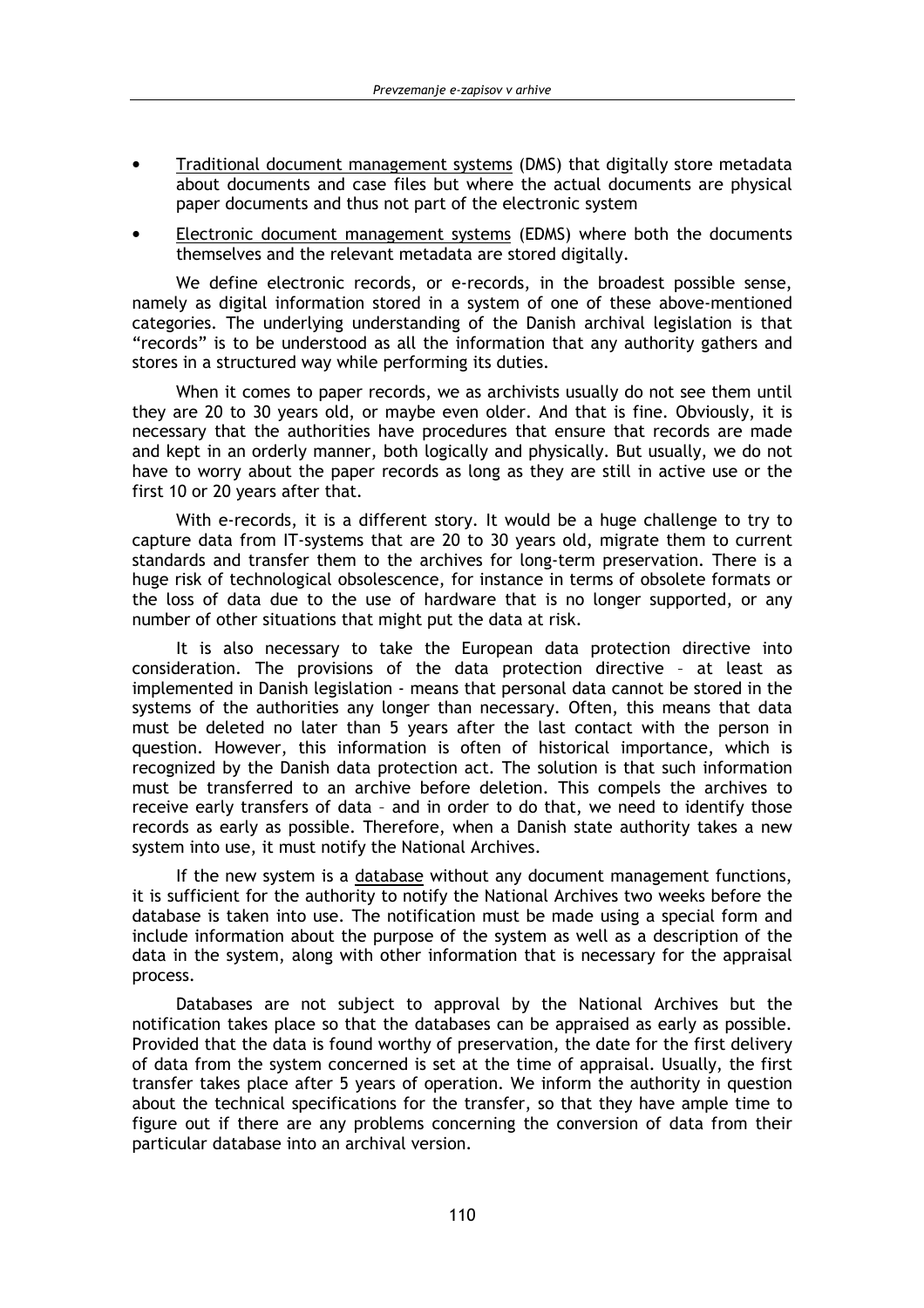If the system is a document management system, it has to go through a process not only of appraisal but also of approval. Therefore, the notification on new document management systems has to take place at least three months before the system is taken into use.

The notification must be made using a standard form and include

- a description of the retrieval system (e.g. filing plan, index terms, metadata required to retrieve documents)
- draft instructions for the use of the system
- technical documentation

If a system is implemented as anything but a relational database, the authority must already at the time of approval give us a description of how the system can be converted to a relational database at least in the first normal form because that is how it is eventually transferred to us.

The system must be divided into archival periods of approximately 5 years. When the archival period expires, all case files must be closed, and the database with metadata and, if applicable, digital documents, must be closed and an archival copy must be transferred to the National Archives. If the case files are on paper, all files from the period must be set aside as a coherent series, and new files must be created for the new archival period.

The application of the system must be well defined, e.g. whether the system is used by all of the authority or only certain parts thereof. If parts of the organization use the system as a traditional document management system where the case files are paper based, while other parts of the organization use it as a fully electronic document management system with all documents in digital form, it is vital that this is well defined, too.

Even if the fully digital document management system is used universally within the organization it is necessary that it is possible to register documents that are found on paper (e.g. odd size documents that cannot be scanned into the system or reports where you only scan the front and the table of contents). Therefore, all systems must have a field where you can register whether the document is stored fully digitally, partially digitally, or on paper.

The system must be implemented in a way that ensures the preservation of the documents that are stored in the system. This means for instance, that we need to know exactly what document formats can be stored (Word, PDF, TIFF, Excel spreadsheet etc.). Only documents that can be converted to TIFF must be found in the system and if we are in doubt we demand that the authority present us with a statement from the software contractor that only documents that the contractor will guarantee the conversion of can be stored. We do recommend that the conversion to TIFF takes place as soon after the registration of the document as possible. All of this must be included in the instructions for use so that all users know what document formats to store in system, when they are converted to TIFF etc.

We also demand that the authority takes other precautions against the loss or corruption of information and these precautions must also be described in the instructions. A good example is the annotations that you can use in Word documents: At the conversion to TIFF, the information would either be lost or the annotation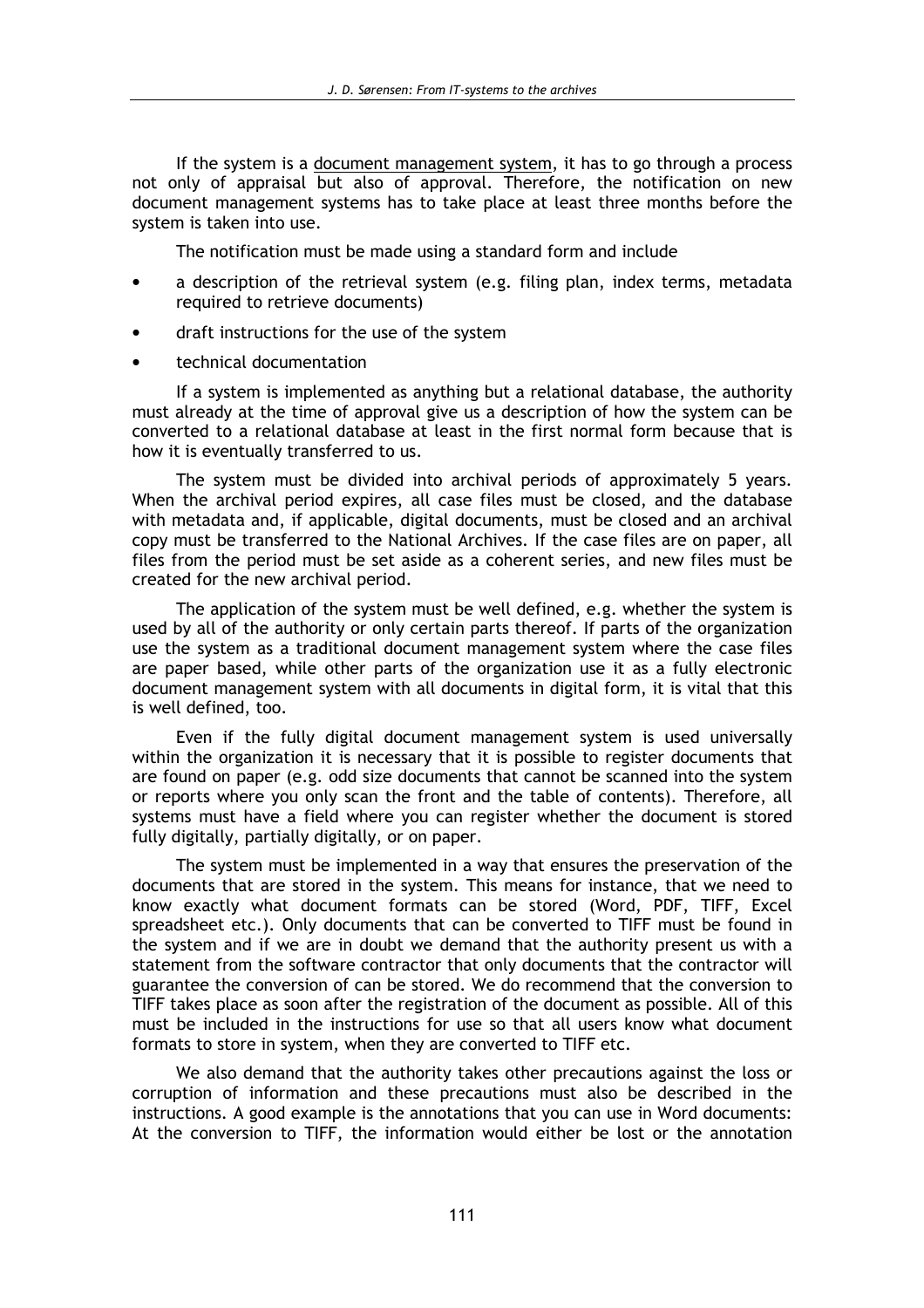would hide some of the text in the document. A possible solution is to store the information as endnotes when the document is converted to TIFF.

Another example could be that we require that the authority describes how they will ensure the documents if applications like their word processing software changes during the archival period. Here, a good solution would be to convert all documents to TIFF before the changing of the software.

The retrieval system must be described in the instructions as well and it should be made to ensure that the documents that belong together are found together. The instructions should describe the metadata that must be found for documents and files.

It should be noted that it is not possible for a software contractor to get an approval of a particular document management system as such. We approve of the implementation of a system, and we consider the technical solution together with instructions, filing plan etc. as a whole. A well-working system could be implemented in a very inexpedient manner - and thus it is not enough only to look at the system itself.

The requirement for approval of new systems only applies to state authorities. However, also local governments are obliged under the Archives Act to ensure that erecords are preserved in a way so that they can be transferred to a public archive. As of May 2004, the technical specifications and requirements for the transfer of data to the National Archives apply to the transfer of all public data. That is regardless of whether the data comes from at state or a local authority and regardless of which archive the data is actually transferred to.

## **TRANSFER**

When data is transferred to the National Archives it must be migrated to a system independent format based strictly on standards. Some of the main points are,

- Data must be transferred as a system independent archival version  $\bullet$
- data must be structured as a relational database
- there must be sufficient metadata to describe structure and content
- general information about the system must be included
- the documents must be converted to a standardized format
- when the system in question is a document management system, some SQLqueries must be included
- and finally, the data must be transferred on CD-R or a portable USB-hard disk.

Data from each table must be converted to this standard character set (ISO 8859 - Latin 1) and stored as sequential files.

The consequence of migration to a system independent archival version is the loss of the functionality of the software application that created data. Therefore it is important to transfer data from the systems with sufficient metadata and context information. Among the most important parts of the metadata is a machine readable XML-file with a description of all tables and all fields, based on EBNF (Extended Bachus-Naur Form). Thus, we make sure that the tables of any archival version, no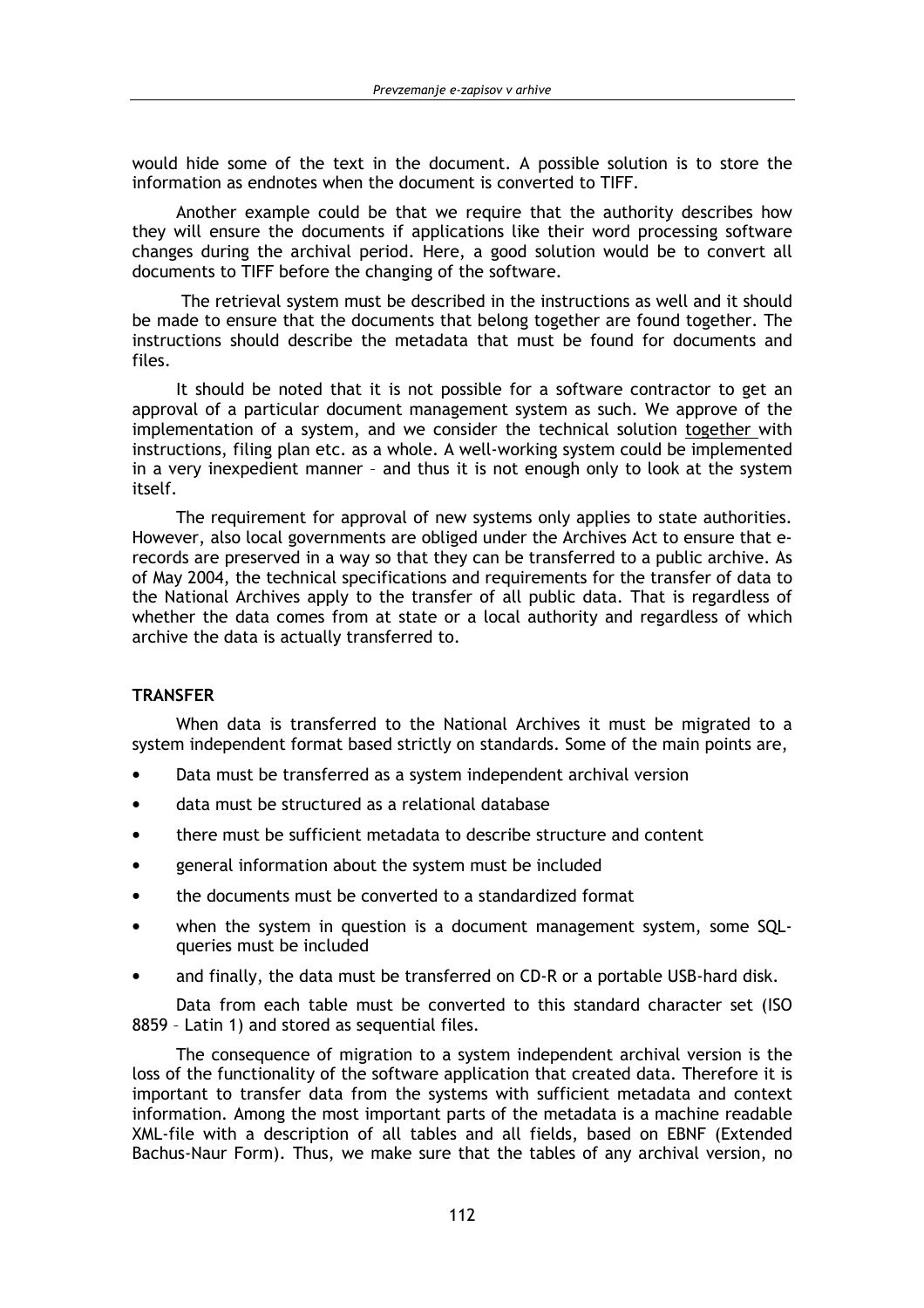matter which system generated them, are described in exactly the same way. This is, of course. necessary in order to be able to make some sort of a standardized retrieval tool for all the archived data.

A metadata description of the tables is not enough to guarantee the future reuse of the data. It is necessary to ensure additional documentation and a selection of general information must therefore be included in the archival version. It has not been possible to make an actual standard for this since we receive data from all kinds of systems where the types of documentation available and necessary are equally diverse. However, we try to make sure that the general information includes an administrative description of the system as well as technical documentation, which illustrates the structure and functionality of the system, e.g. ER-diagrams and screen dumps. All this information must be stored as TIFF-files.

Specific archival information is also found in the form of descriptive tables with data about e. g. provenance, the period of time in which the data was generated and the name of the system. There is also a table that gives an index of the documents providing general information.

As mentioned before, all documents must be converted to TIFF. Documents must be compressed.

If the system includes sound- or video files, they must be archived as MP3 for audio and MPEG-2 for video.

Finally, if the system is a document management system, 3 to 10 of the most used queries must be included in the metadata in order to help future user find the right information when the original application is, of course, no longer available.

When data is transferred, it is critical that it is tested so that we can be sure that the all the requirements are met. The authority cannot delete data in its own IT-systems until the National Archives has completed the test and issued a letter of approval of the transfer, and thus taken the responsibility for the future preservation of data. When the archival version is OK, we burn two sets of CD-R that are stored on two different locations. An additional copy of the archival version is stored on a disk RAID (Redundant Array of Independent Disks).

#### AREAS OF DEVELOPMENT AND FOCUS

Seen from an archivist's point of view, the migration of data from the original system in which it was created to a system independent archival version is not an ideal solution. With regards to paper based documents and case files, we as archivists want to make sure that the information is kept and preserved authentically, i. e. the way it was made and preferably also in the same order, cf. the principle of provenance. The migration of data from the original system to a system independent archival version involves a transformation that might put the authenticity of the records in jeopardy. However, we also need to be realistic and accept that while migration to a system independent format has its downsides, at least it is a solution - and probably the only solution - that works for now.

As long as we have no real, working solution for an emulation strategy that allows us to preserve the attributes of the systems themselves, we always need to improve and refine the general information that is included in the archival versions to make up for the deficiencies of the migration to system independent archiving.